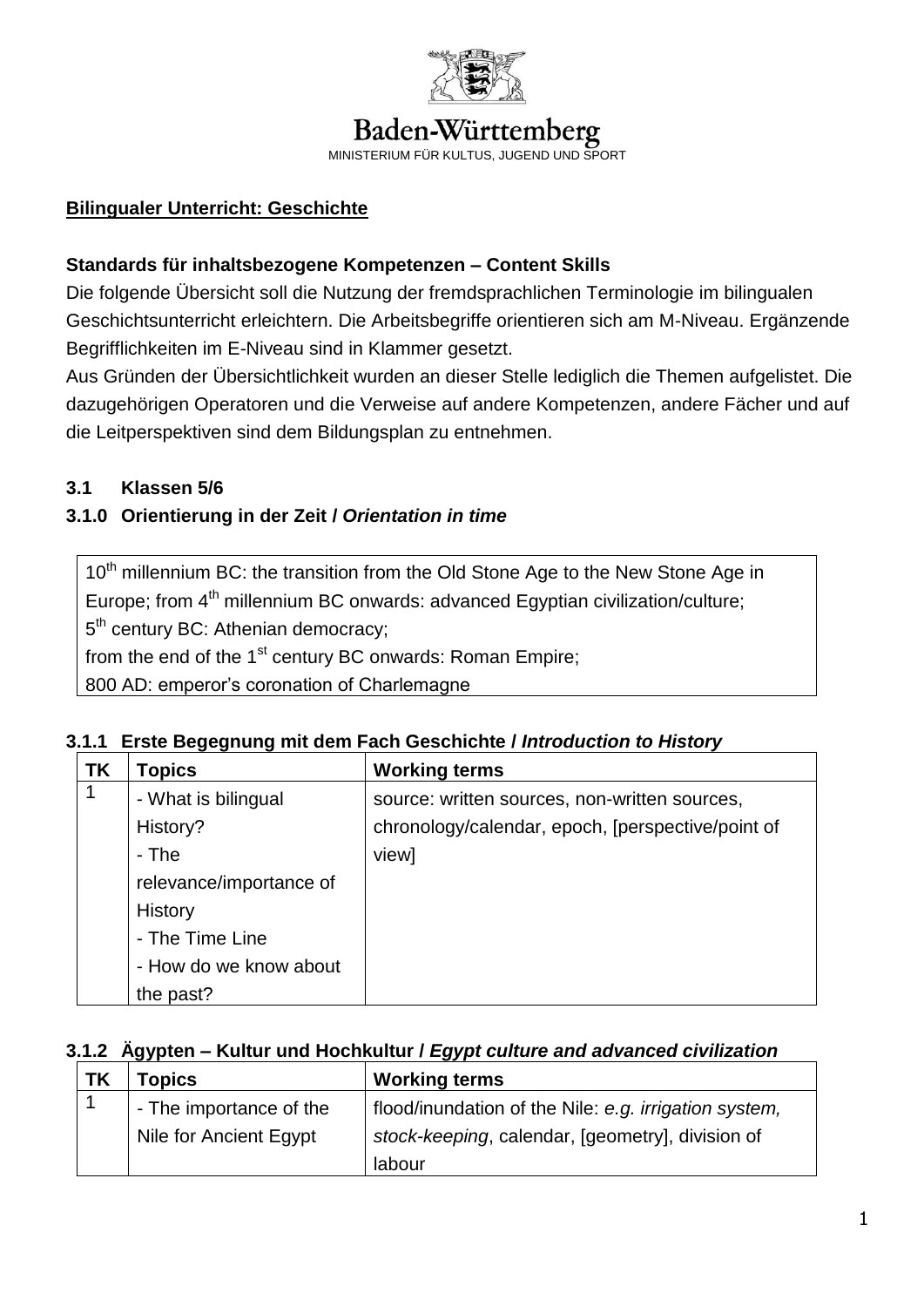| $\overline{2}$ | - A state along the Nile    | advanced civilization: [rule: state, monarchy]        |
|----------------|-----------------------------|-------------------------------------------------------|
|                | - The pharaoh               | pharaoh, [society:] hierarchy, [religion: polytheism] |
|                | - Government & social       | pyramid, gods and goddesses, cult of the dead,        |
|                | structure                   | mummy, script                                         |
|                | - Pyramids                  |                                                       |
|                | - Egyptian gods and         |                                                       |
|                | goddesses                   |                                                       |
|                | - Afterlife / Embalming     |                                                       |
|                | - Hieroglyphs               |                                                       |
|                | - Why a written language    |                                                       |
|                | is important                |                                                       |
|                | - Advanced civilisations    |                                                       |
|                | - Was Ancient Egypt an      |                                                       |
|                | advanced civilisation?      |                                                       |
| 3              | [- Window to the world:     | [law, script]                                         |
|                | The Code of Hammurabi]      |                                                       |
| $\overline{4}$ | - Life in the Old Stone Age | Old Stone Age, New Stone Age, Neolithic               |
|                | - Neolithic Revolution      | Revolution                                            |
|                | - Life in the New Stone     |                                                       |
|                | Age                         |                                                       |
|                | - Neolithic inventions      |                                                       |
|                | - Comparing the Stone       |                                                       |
|                | Age in Europe with          |                                                       |
|                | <b>Ancient Egypt</b>        |                                                       |

# **3.1.3 Griechisch-römische Antike – Zusammenleben in der Polis und im Imperium /**  *Graeco-Roman Antiquity – living together in polis and empire*

| <b>TK</b>      | <b>Topics</b>           | <b>Working terms</b>                              |
|----------------|-------------------------|---------------------------------------------------|
|                | - Where ancient Greek   | city state/polis, society: [aristocrat/nobleman], |
|                | lived                   | freeman, slave, [oikos]; culture: e.g. gods and   |
|                | - Life in the polis     | goddesses, Olympic Games, [theatre; agora]        |
|                | - Social structure      |                                                   |
|                | - Greek gods and        |                                                   |
|                | goddesses               |                                                   |
|                | - The Olympic Games     |                                                   |
| $\overline{2}$ | - How the Athenian      | [aristocracy]; democracy: [citizen], assembly,    |
|                | democracy developed     | election, [drawing of lots]                       |
| 3              | - Founding of Rome:     | Founding myth of Rome; [empire:] expansion,       |
|                | - Legend of Romulus and | Imperium Romanum/Roman Empire                     |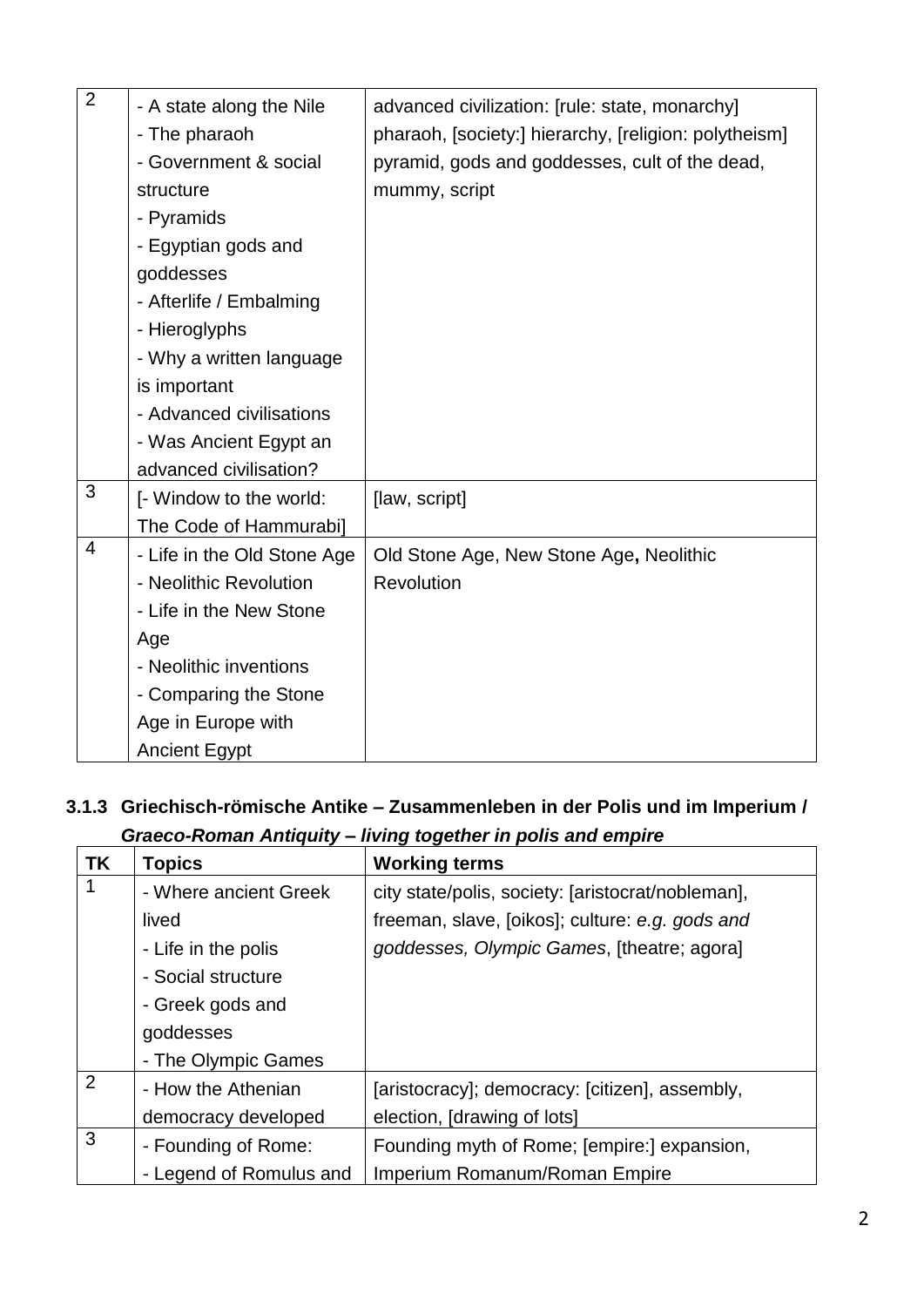|                | Remus and reality       |                                                          |
|----------------|-------------------------|----------------------------------------------------------|
|                | - Expansion of Rome     |                                                          |
|                | - Roman army            |                                                          |
| $\overline{4}$ | - How early Rome was    | republic, [monarchy: principate, imperial monarchy],     |
|                | ruled                   | empire: e.g. emperor cult, bread and circuses            |
|                | - From Republic to      |                                                          |
|                | Empire                  |                                                          |
|                | - Roman Emperors        |                                                          |
|                | - Bread and Circuses,   |                                                          |
|                | <b>Gladiator fights</b> |                                                          |
| 5              | - The Romans in their   | Romanization: limes, e.g. provincial town/city, major    |
|                | provinces               | roads; loanword, villa rustica, [city: e.g. forum,       |
|                | - The Limes             | amphitheatre, Roman baths/thermae; rule: province,       |
|                | - Roman towns/cities    | governor, civil rights; religious diversity; technology: |
|                | - Roman streets         | e.g. aqueduct                                            |
|                | - Latin words in        |                                                          |
|                | English/German          |                                                          |
|                | - Downfall of Rome      |                                                          |
| 6              | - Window to the world:  | empire: e.g. emperor, Great Wall of China vs. Limes      |
|                | Comparing China with    | [the Silk Road; empire: Imperium Romanum,                |
|                | the Imperium Romanum    | Chinese Empire e.g. Chinese Emperor vs. Imperator        |
|                |                         | Augustus]                                                |
| $\overline{7}$ | [- Ancient Greek and    | [democracy, e.g. theatre; philosophy; "Gymnasium";       |
|                | Roman influences on our | <b>Romancel</b>                                          |
|                | world]                  |                                                          |

## **3.1.4 Von der Spätantike ins europäische Mittelalter – neue Religionen, neue Reiche /**  *From Antiquity to the Middle Ages in Europe - new religions, new empires*

| <b>TK</b> | Topics                      | <b>Working terms</b>                               |
|-----------|-----------------------------|----------------------------------------------------|
|           | - The origin and            | [monotheism:] Judaism, Christianity; Constantinian |
|           | persecution of Christianity | shift, state religion                              |
|           | - Christianity as Roman     |                                                    |
|           | state religion              |                                                    |
| 2         | - Christianization          | the Frankish Empire: church, imperial palace,      |
|           | - The Francs                | itinerant/ambulatory court; papacy; imperial       |
|           | - Charlemagne               | monarchy                                           |
|           |                             | [the Byzantine Empire, Islamic empires; missionary |
|           |                             | work; imperator]                                   |
| 3         | - Window to the world:      | Islam, culture: e.g. loanword, science             |